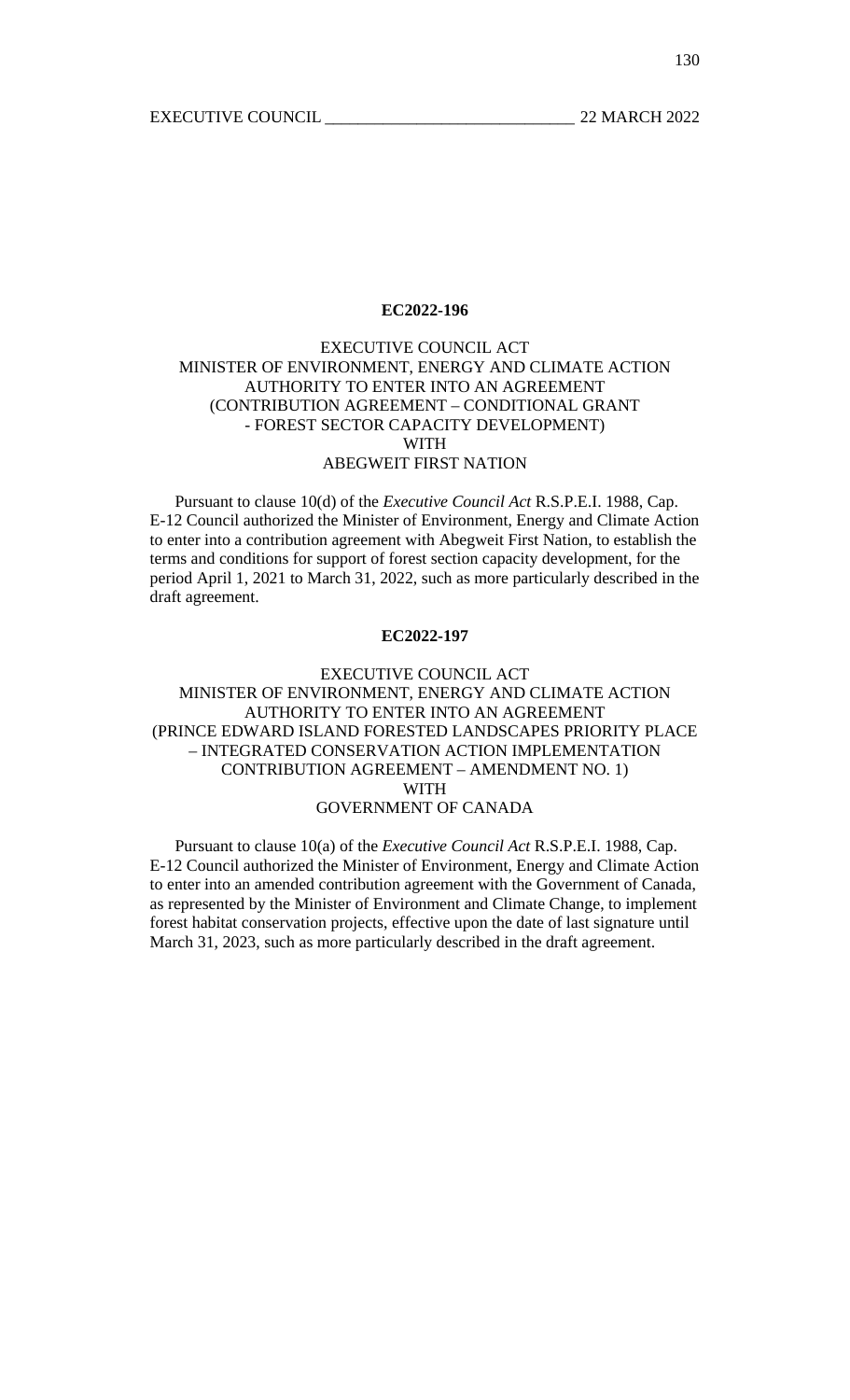## EXECUTIVE COUNCIL ACT MINISTER OF HEALTH AND WELLNESS AUTHORITY TO ENTER INTO AN AGREEMENT (INTERCHANGE CANADA LETTER OF AGREEMENT) WITH STATISTICS CANADA

 Pursuant to clause 10(a) of the *Executive Council Act* R.S.P.E.I. 1988, Cap. E-12 Council authorized the Minister of Health and Wellness to enter into a Letter of Agreement with Statistics Canada, to set out the terms and conditions covering the assignment of employees from Statistics Canada to the Government of Prince Edward Island, to perform the duties of contact tracing for members of the public affected by COVID-19, for the period April 1, 2022 to July 1, 2022, such as more particularly described in the draft agreement.

### **EC2022-199**

# EXECUTIVE COUNCIL ACT MINISTER OF JUSTICE AND PUBLIC SAFETY AND ATTORNEY GENERAL AUTHORITY TO ENTER INTO AN AGREEMENT (FUNDING AGREEMENT CANADIAN FAMILY JUSTICE FUND) WITH THE GOVERNMENT OF CANADA

 Pursuant to clause 10(a) of the *Executive Council Act* R.S.P.E.I. 1988, Cap. E-12 Council authorized the Minister of Justice and Public Safety and Attorney General to enter into a funding agreement with the Government of Canada, as represented by the Minister of Justice and Attorney General to set out the provisions under which Canada grants a contribution to Prince Edward Island for the costs associated to facilitate access to the family justice system for families experiencing separation and divorce through various services, programs and information resources using the Canadian Family Justice Fund, for the period September 1, 2021 to March 31, 2026, such as more particularly described in the draft agreement.

#### **EC2022-200**

EXECUTIVE COUNCIL ACT MINISTER OF JUSTICE AND PUBLIC SAFETY AND ATTORNEY GENERAL AUTHORITY TO ENTER INTO AN AGREEMENT (CONFEDERATION BRIDGE POLICING SERVICES) WITH TRANSPORT CANADA AND THE ROYAL CANADIAN MOUNTED POLICE

 Pursuant to clause 10(a) of the *Executive Council Act* R.S.P.E.I. 1988, Cap. E-12 Council authorized the Minister of Justice and Public Safety and Attorney General to enter into an agreement with Transport Canada and the Royal Canadian Mounted Police (RCMP) to set out terms and conditions for funding of eligible policing service costs provided by the RCMP on and within the area of the Confederation Bridge for the period April 1, 2022 to March 31, 2027, such as more particularly described in the draft agreement.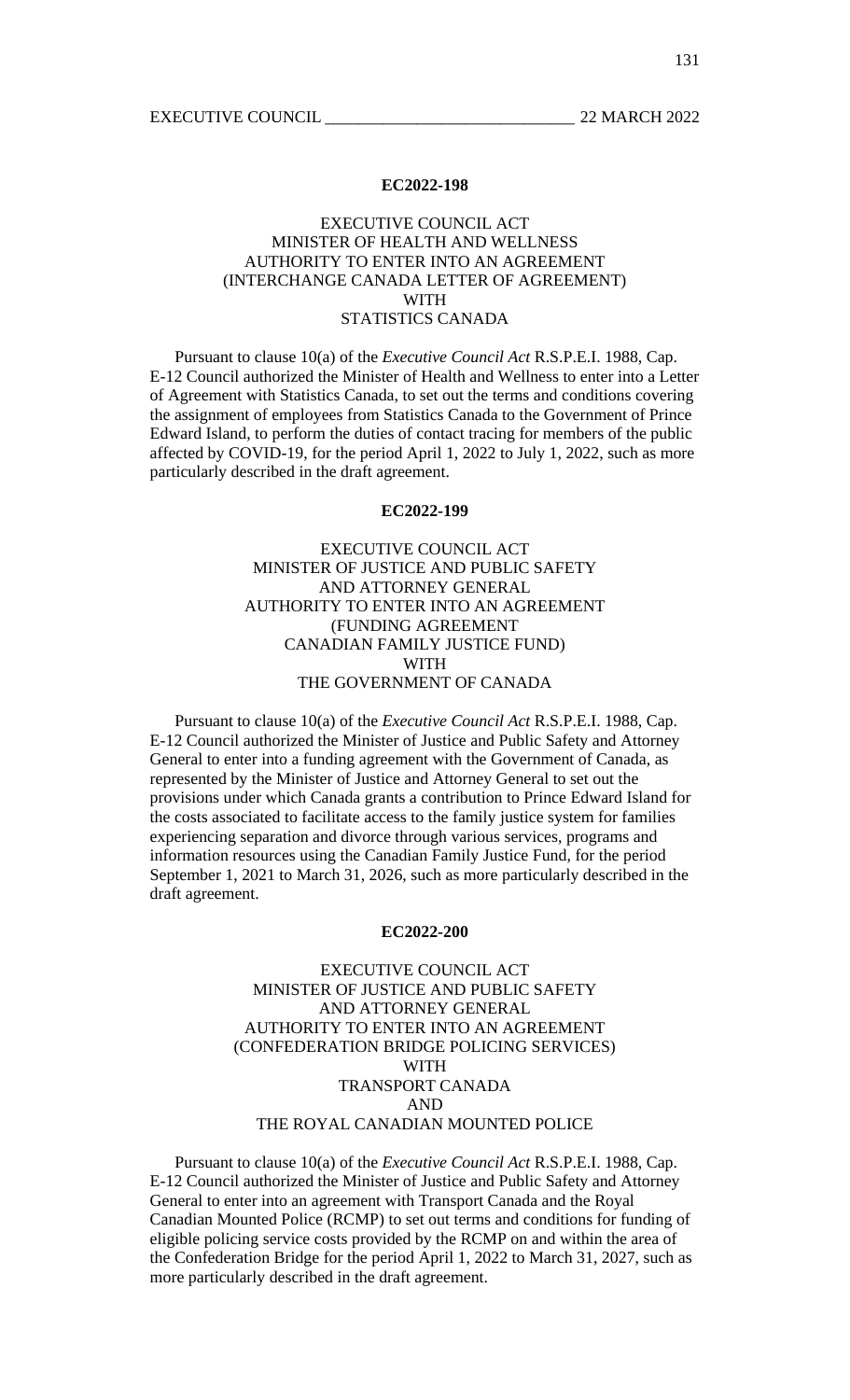# EXECUTIVE COUNCIL ACT MINISTER OF JUSTICE AND PUBLIC SAFETY AND ATTORNEY GENERAL AUTHORITY TO ENTER INTO AN AGREEMENT (LETTER OF AGREEMENT) WITH THE GOVERNMENT OF CANADA

 Pursuant to clause 10(a) of the *Executive Council Act* R.S.P.E.I. 1988, Cap. E-12 Council authorized the Minister of Justice and Public Safety and Attorney General to enter into a funding agreement with the Government of Canada, as represented by Service Canada for technical design, execution and implementation of the Electronic Death Registration System, for the period February 1, 2022 to August 31, 2023, such as more particularly described in the draft agreement.

#### **EC2022-202**

# PRINCE EDWARD ISLAND LANDS PROTECTION ACT PETITION TO ACQUIRE A LAND HOLDING 102153 P.E.I. INC. (APPROVAL)

 Pursuant to section 5 and section 9 of the *Prince Edward Island Lands Protection Act* R.S.P.E.I. 1988, Cap. L-5 Council granted permission to 102153 P.E.I. Inc. of Victoria Cross, Prince Edward Island to acquire a land holding of approximately forty-five decimal six five (45.65) acres of land at DeGros Marsh, Lot 54, Kings County, Province of Prince Edward Island, being acquired from John Campbell and Betty Campbell, both of Charlottetown, Prince Edward Island PROVIDED THAT the said real property is identified for non-development use pursuant to the Land Identification Regulations (EC606/95) made under the said Act.

#### **EC2022-203**

## PRINCE EDWARD ISLAND LANDS PROTECTION ACT PETITION TO ACQUIRE A LAND HOLDING ISLAND NATURE TRUST (APPROVAL)

 Pursuant to section 5 and section 9 of the *Prince Edward Island Lands Protection Act* R.S.P.E.I. 1988, Cap. L-5 Council granted permission to Island Nature Trust of Charlottetown, Prince Edward Island to acquire a land holding of approximately forty-seven decimal three five (47.35) acres of land at Alaska, Lot 9, Prince County, Province of Prince Edward Island, being acquired from 102058 P.E.I. Inc. of Richmond, Prince Edward Island PROVIDED THAT the said real property is identified for non-development use pursuant to the Land Identification Regulations (EC606/95) made under the said Act.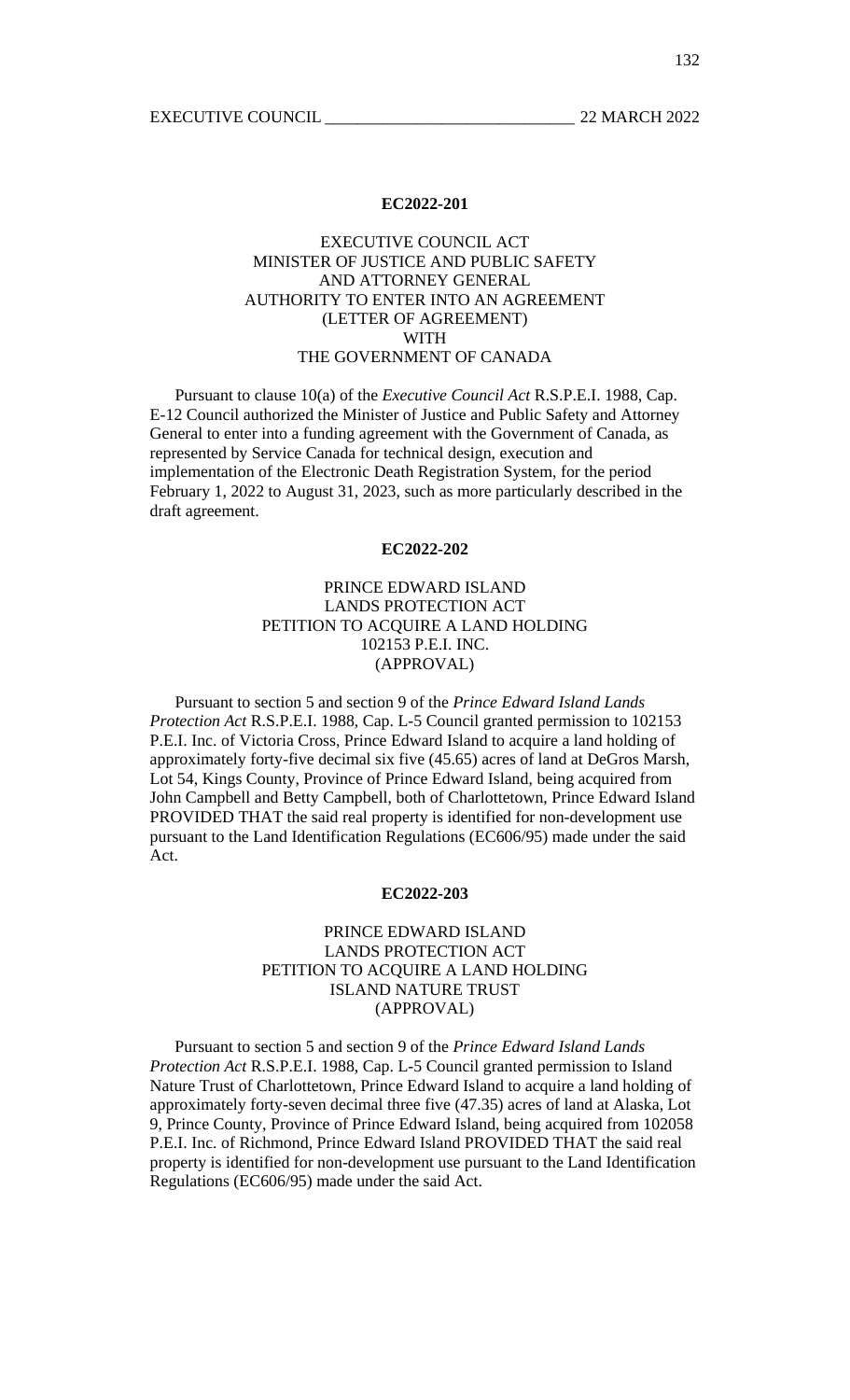## PRINCE EDWARD ISLAND LANDS PROTECTION ACT PETITION TO ACQUIRE A LAND HOLDING ISLAND NATURE TRUST (APPROVAL)

 Pursuant to section 5 and section 9 of the *Prince Edward Island Lands Protection Act* R.S.P.E.I. 1988, Cap. L-5 Council granted permission to Island Nature Trust of Charlottetown, Prince Edward Island to acquire a land holding of approximately one hundred (100) acres of land at Alaska, Lot 9, Prince County, Province of Prince Edward Island, being acquired from The Estate of Elaine Arsenault of Richmond, Prince Edward Island PROVIDED THAT the said real property is identified for non-development use pursuant to the Land Identification Regulations (EC606/95) made under the said Act.

### **EC2022-205**

# PRINCE EDWARD ISLAND LANDS PROTECTION ACT PETITION TO ACQUIRE A LAND HOLDING ISLAND TIME DEVELOPMENT CORP. (APPROVAL)

 Pursuant to section 5 of the *Prince Edward Island Lands Protection Act* R.S.P.E.I. 1988, Cap. L-5 Council granted permission to Island Time Development Corp. of York, Prince Edward Island to acquire a land holding of approximately fifty-one decimal eight two (51.82) acres of land at Mount Mellick, Lot 50, Queens County, Province of Prince Edward Island, being acquired from 100515 P.E.I. Inc. of Stratford, Prince Edward Island.

## **EC2022-206**

# PRINCE EDWARD ISLAND LANDS PROTECTION ACT PETITION TO ACQUIRE A LAND HOLDING RED SHORE ORCHARDS INC. (APPROVAL)

 Pursuant to section 5 of the *Prince Edward Island Lands Protection Act* R.S.P.E.I. 1988, Cap. L-5 Council granted permission to Red Shores Orchards Inc. of Murray River, Prince Edward Island to acquire a land holding of approximately twenty decimal four five (20.45) acres of land at Lower Montague, Lot 59, Kings County, Province of Prince Edward Island, being acquired from Lambert Bernard (Barry) Haneveld of Montague, Prince Edward Island.